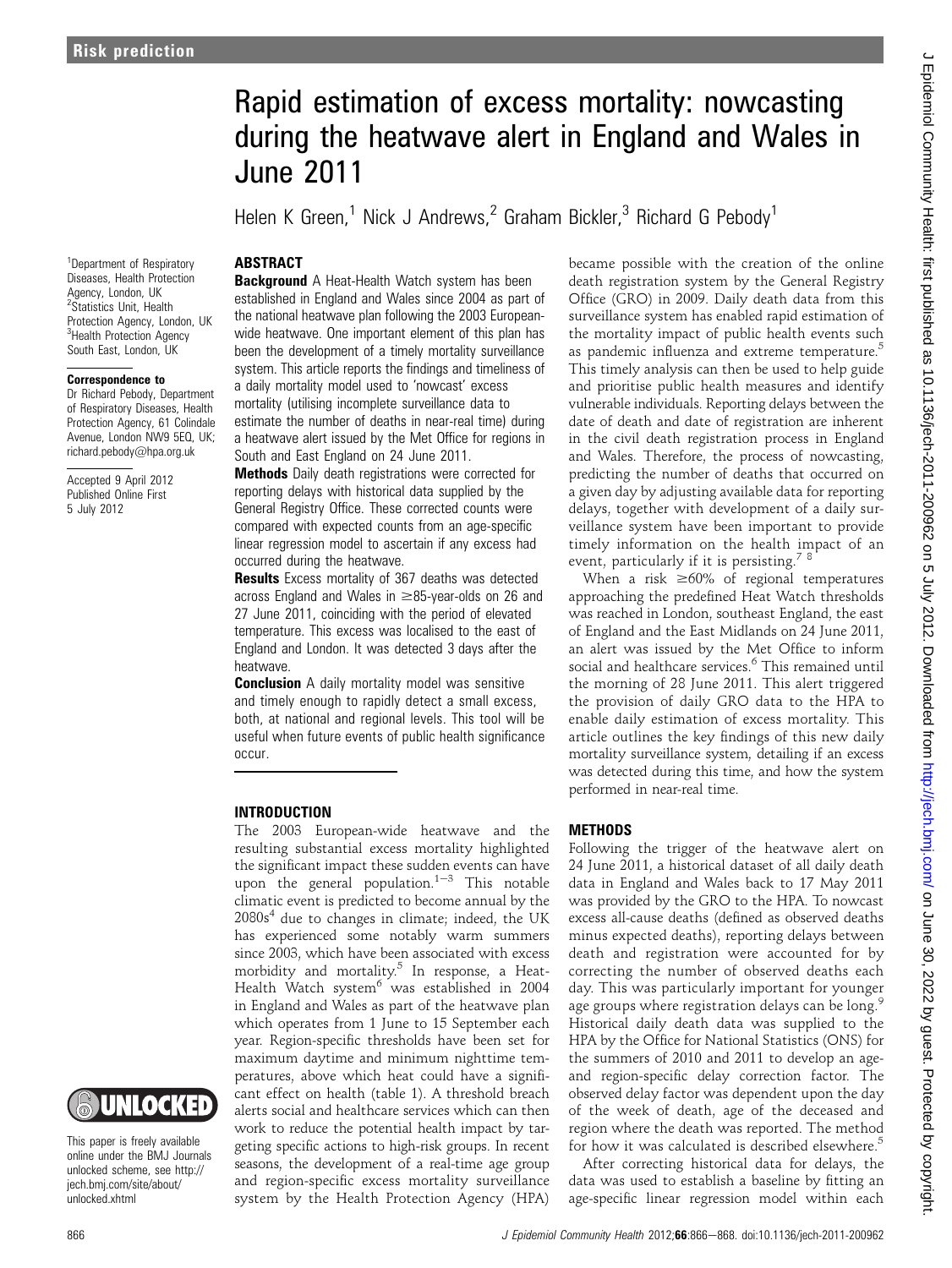J Epidemiol Community Health: first published as 10.1136/jech-2011-200962 on 5 July 2012. Downloaded from <http://jech.bmj.com/> on June 30, 2022 by guest. Protected by copyright.

| <b>Table 1</b> Maximum daily temperature $(^\circ \text{C})$ recorded in the regions of |  |
|-----------------------------------------------------------------------------------------|--|
| England and Wales during the heatwave alert in June 2011*                               |  |

|                      | <b>Heat-Health</b><br><b>Watch regional</b><br>heatwave daytime<br>threshold<br>values $(^\circ \mathsf{C})$ | <b>Maximum daily</b><br>temperature $(^{\circ}C)$ |                 |  |
|----------------------|--------------------------------------------------------------------------------------------------------------|---------------------------------------------------|-----------------|--|
| <b>Region</b>        |                                                                                                              | 26 June<br>2011                                   | 27 June<br>2011 |  |
| East of England      | 30                                                                                                           | 29.0                                              | 31.9            |  |
| <b>East Midlands</b> | 30                                                                                                           | 28.1                                              | 29.8            |  |
| London               | 32                                                                                                           | 28.7                                              | 31.4            |  |
| Northeast England    | 28                                                                                                           | 23.9                                              | 22.1            |  |
| Northwest England    | 30                                                                                                           | 25.1                                              | 27.0            |  |
| Southeast England    | 31                                                                                                           | 28.5                                              | 31.2            |  |
| Southwest England    | 30                                                                                                           | 27.6                                              | 24.8            |  |
| <b>West Midlands</b> | 30                                                                                                           | 27.6                                              | 28.5            |  |
| Yorkshire & Humber   | 29                                                                                                           | 27.8                                              | 29.6            |  |
| Wales                | 30                                                                                                           | 26.8                                              | 23.4            |  |

The station for each region was chosen to be as representative as possible for each region as a whole. Bold values indicate exceedance of Heat-Health Watch regional threshold temperatures.

\*Data provided by the Met Office National Climate Information Centre. Please note, this data is provisional and is still subject to quality control measures.

region to determine the expected number of deaths, excluding the days on which a heatwave alert was active from the baseline model. Daily data for deaths registered the previous day was further supplied after 24 June 2011 from Monday to Friday for 2 weeks and corrected for delays. Excess deaths during the heatwave period were estimated as observed delay-corrected deaths minus baseline deaths. Estimates of excess for England and Wales, overall, and by region were calculated. 95% CIs were calculated based on the variability in deaths during the non-heatwave period. To determine whether any excess was significant, an upper 3SD limit was added to the baseline. 3SD was used to allow for multiple testing when assessing many age groups, regions and different days. The 2SD upper limit was also calculated to see if excess mortality was close to significance (above 2SD but <3SD). The assessment of excess deaths was repeated daily for each new dataset supplied, with estimates given for deaths occurring up to two working days prior to the date of the dataset provision. Estimates given in this report are those as determined on 7 July 2011 when the final dataset was provided.

Figure 1 Delay-corrected observed and predicted number of all-cause deaths in  $<$  65-yr-olds and  $\geq$  65-yr-olds in England and Wales, and mean Central England Temperature from 24 May to 5 July 2011. The yellow arrow indicates when the heatwave alert was issued by the Met Office. Excess mortality (number of deaths greater than the prediction) is deemed significant if greater than the upper 3SD limit.

## RESULTS

Temperatures were high on 26 and 27 June 2011, with mean CETs of 20.3 $\degree$ C and 22.0 $\degree$ C and maximum CETs of 26.7 $\degree$ C and 28.0°C, respectively. Regionally, heatwave thresholds were exceeded on Monday 27 June in the east of England, southeast England, and Yorkshire & Humber. No regional thresholds were exceeded on Sunday 26 June (table 1).

For the period when daily mortality data was available  $(17 \text{ May}-5 \text{ July } 2011)$ , and after correcting the number of observed deaths each day for reporting delays, significant excess mortality (above the 3SD limit) was observed in  $\geq 65$ -year-olds across England and Wales on 26 and 27 June 2011, coinciding with the peak in mean CET (figure 1). This excess was detected by the daily model on 30 June (3 days later) when the model was run for the first time, once data was available and a baseline had been established. An estimated 367 excess deaths were calculated over this 2-day period. This equates to 16.6% (367/2215) (95% CI 9.7 to 23.4) of deaths in  $\geq$ 65-year-olds over these 2 days (figure 1). This compares with 299 of 3197 deaths (9.4%, 95% CI 4.5 to 14.2) detected between 30 June and 2 July 2009 during the 2009 heatwave.<sup>5</sup>

When age-group-specific excess was explored in more detail (data not shown), the excess was only significant in  $\geq 85$ -yearolds over the same time period. Two hundred and twenty-two of 1036 deaths (21.4%, 95% CI 10.4 to 32.4) in this age group were classified as excess.

When region-specific excess mortality was assessed, it was only significant in two regions in  $\geq 65$ -year-olds: the east of England on 27 June with 32 of 79 deaths excess (40.5%, 95% CI 17.7 to 63.3), and London on 28 June with 39 of 139 (28.1%, 95% CI 10.1 to 46.0). Although a significant excess was not seen in other regions, excess mortality during the heatwave was above a 2SD upper limit in four of the eight remaining regions (northwest England, southwest England, West Midlands and Yorkshire & Humber). No significant excess was detected in any region in  $<$  65-year-olds.